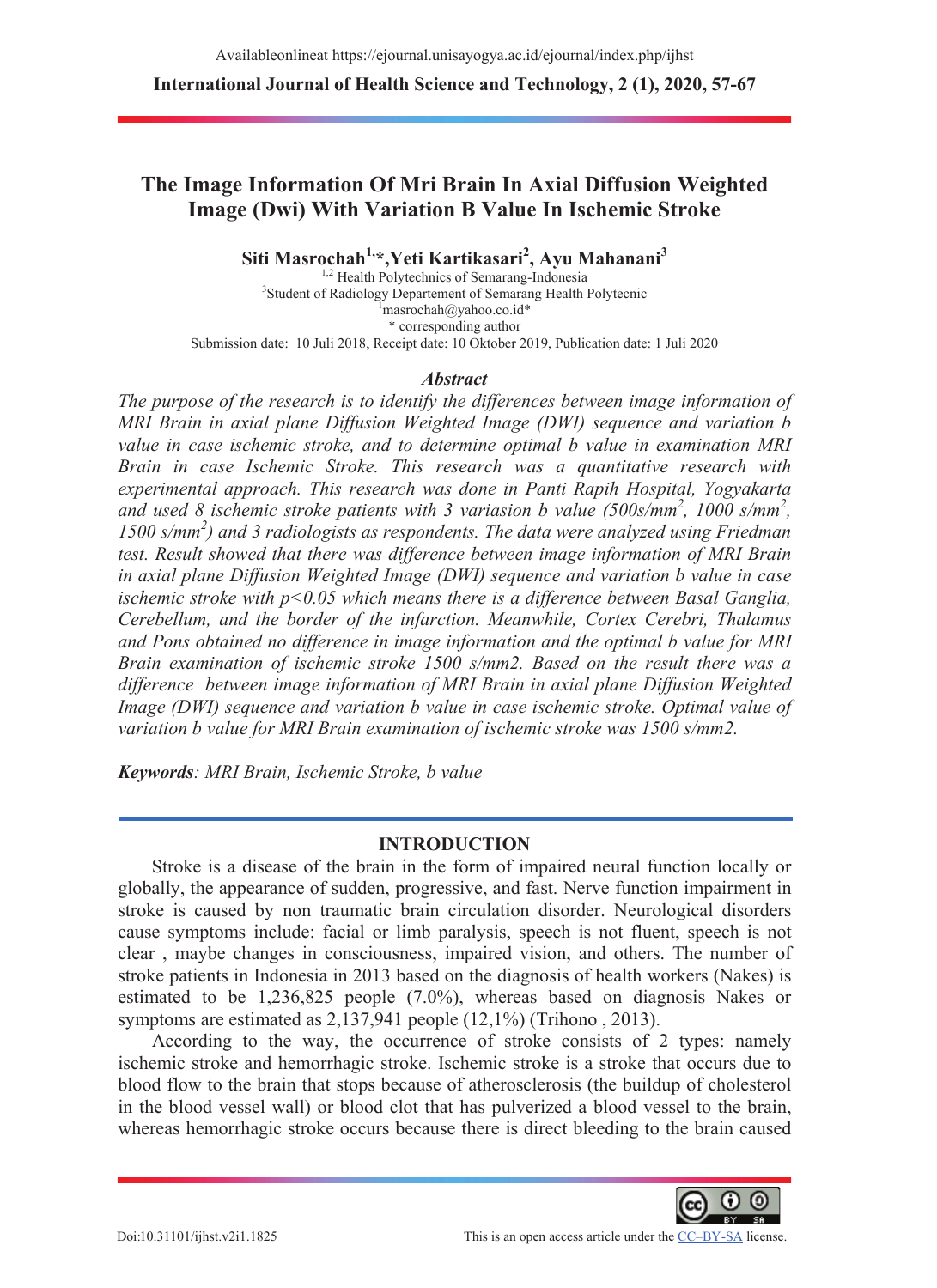by blood leak of intracerebral arterioles damaged by high blood pressure (Caplan, 2016).

To be able to diagnose in the case of stroke one of the modalities that can be used is Magnetic Resonance Imagin (MRI). MRI is a medical imaging technique that uses magnetic and radiofrequency fields to visualize body tissues, blood flow, and metabolic functions of the body. One type of MRI examination is Brain examination (Notosiswoyo, Suswati, 2004).

The MRI Brain examination protocol according to Westbrook (2014) is T2 Axial FSE, T1 Axial SE, Axial FLAIR, T2 Sagital / Coronal FSE, and additional Axial Diffusion Weighted Image (DWI) sequences. The MRI Brain axial plane is a "gold standard" because it can show the organ more clearly than the other pieces (Tan, et al, 2005). DWI has a high sensitivity in diagnosing acute infarction in brain (Pereira, et al, 2002). DWI utilizes molecular motion used to describe movement in extra cellular space due to random thermal movement called diffusion. This movement is limited by boundaries such as ligaments, membranes and macromolecules. DWI is used to assess diffusion in brain tissue and is well used to detect early stroke.

DWI is controlled by b value. b value determines the sensitivity of movement or diffusion of water in extracellular tissues by modifying the duration and amplitude of the diffusion gradient. The range of b values is 500 s / mm2 to 1500 s / mm2 (Westbrook, 2014).

The diffuse brain tissue is limited, for example, to the infarct will produce a signal with a bright intensity (hyperintens) compared to normal brain tissue because the gradient is given to affect the spins of the immobile hydrogen atom, while the spin of hydrogen atoms moving on the normal tissue is unaffected ( Westbrook, 2014). The displacement of molecules that tissue across the network area per second is called Apparent Diffusion Coeficient (ADC). In diffusion regions limited to low ADC values, whereas in free diffusion regions have high ADC values. In diffusion imaging, normal tissue that exhibits high ADC has a lower signal intensity than abnormal tissue that has low ADC because the molecule inside is free to move, while diffusion becomes limited in the presence of pathology (Westbrook, et al, 2011). ADC is used to determine whether the signal from abnormality in DWI image caused due to diffusion area is limited, as in sub-acute to chronic infarction (Moritani, et al, 2005). According to Chen's research, L.P (2017) on b value of 1000 s / mm2 in ischemic stroke has a mean range of 350 mm2 / s - 530 mm2 / s. Specifically the ADC value will decrease along with the increase of b value.

The results of research Kim, et al (2004) mentioned that on the results of qualitative analysis of increasing b value on MRI brain, image of lesion will be more striking with high b value. Pereira research, et al (2002) suggested that the b value used is 1000 s / mm2 to 1500 s / mm2.

Standard Operating Procedure (SOP) of Radiology Installation in Panti Rapih Hospital, which is used for MRI Brain Stroke examination uses T2FSE Sagital, T2 GRE Axial, Axial Flair, T2 Coronal, T1 FSE Axial, and DWI with b value 1000 s / mm2. The researcher is interested in identifying the value of Diffusion Weighted Image (DWI) sequence which will produce MRI image with optimum image quality in stroke case.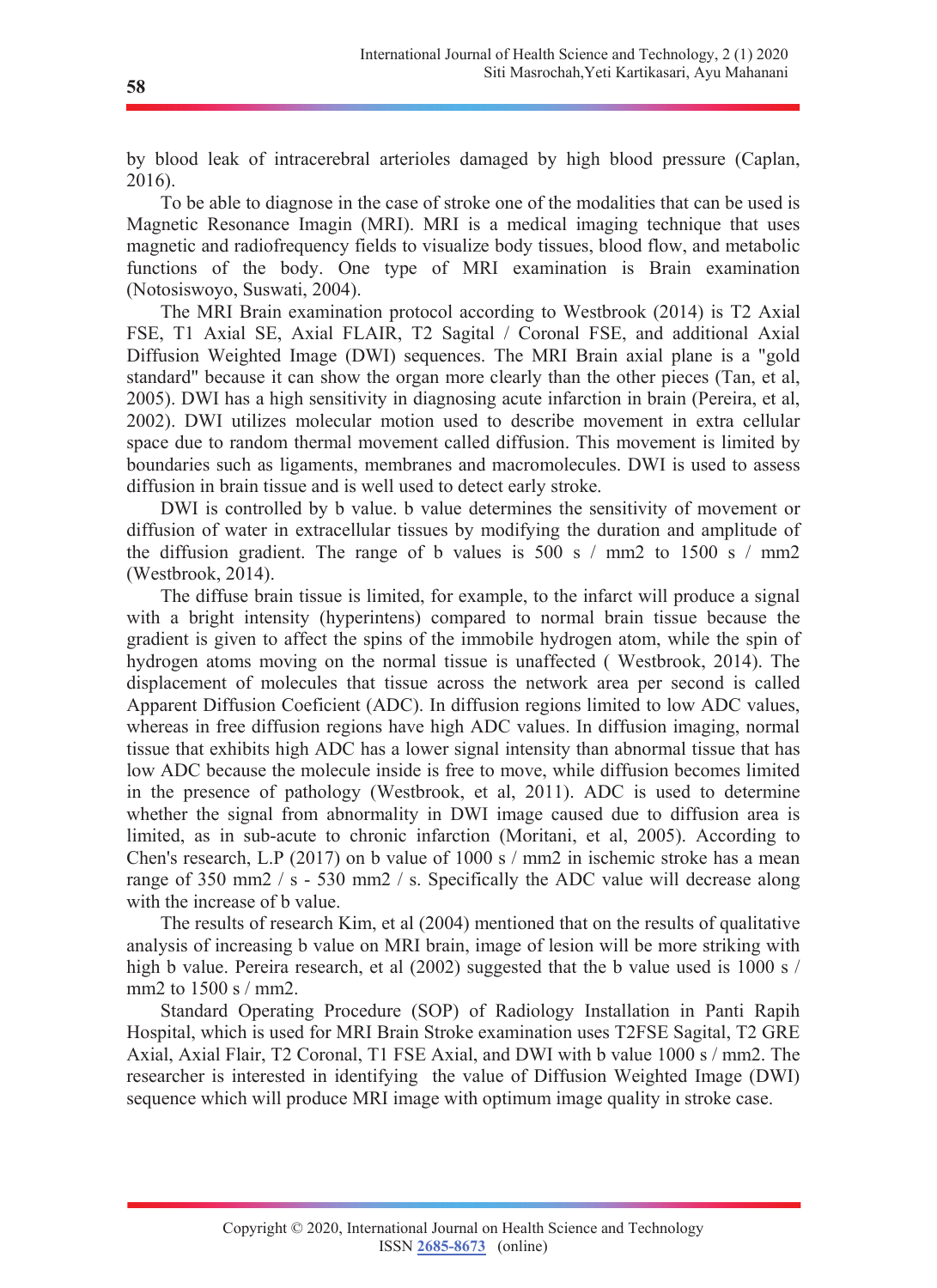## **RESEARCH METHODS**

The population in this study were all MRI Brain examination in Panti Rapih Hospital Yogyakarta. The sample determination used the formula of Lameshow method (Notoatmodjo, 2002) :

$$
n = \frac{Z_{1-\frac{\pi}{2}} P(1-P)}{d}
$$
  
n = 
$$
\frac{1.64 \cdot 0.05(1-0.05)}{d0.05}
$$
  
n = 8.2 \approx 8

Where :

 $N =$ sample size

- $Z_{1}$  = value at the degree of significance (95% = 1.64)
- $P^{\dagger}$  = the proportion of a particular case to the population, if unknown proportion, is set 50% (0.05)
- $d =$  degrees of deviation

The samples of this study were 8 patients who performed MRI Brain examination with ischemic stroke using DWI sequence with changes in b parameter values of 500 s / mm2, 1000 s / mm2, 1500 s / mm2. The procedure of making the image as Examination Procedure of MRI Brain Stroke case in Radiology Installation in Panti Rapih Hospital Yogyakarta are as follow:

- a) Providing an explanation to the patient about the examination to be performed including the time of the examination.
- b) Releasing all ferromagnetic object and if necessary replacing clothing with special clothing provided. Entering patient data to computer and selecting the sequence.
- c) Preparing the head coil
- d) The patient is positioned supine on the examination table with the head inside the head coil.
- e) Arranging the head to interpupilari the parallel line with the examination table and make sure the head is straight.
- f) The patient is positioned with longitudinal line on the MSP and horizontal line as high as the nassion.
- g) Strap can be used as immobilization when needed.
- h) After positioning the patient, closing the door tightly so there is no interference from outside.
- i) Examination with MRI 1.5 T Brivo plane with controlled parameters TR, TE, Slice thickness, FOV
- j) Creating a localized image and then creating a slice with sequences used in Panti Rapih Hospital T2 FSE Sagital; T2 GRE Axial, DWI b value of 1000 s / mm2, Axial Flair, T2 Coronal, T1 FSE Axial, after the sequence is completed add DWI sequence with b value b value  $500 \text{ s}$  / mm2 and  $1500 \text{ s}$  / mm2, with the same procedure.
- k) After the image is obtained the next step is to print on each image.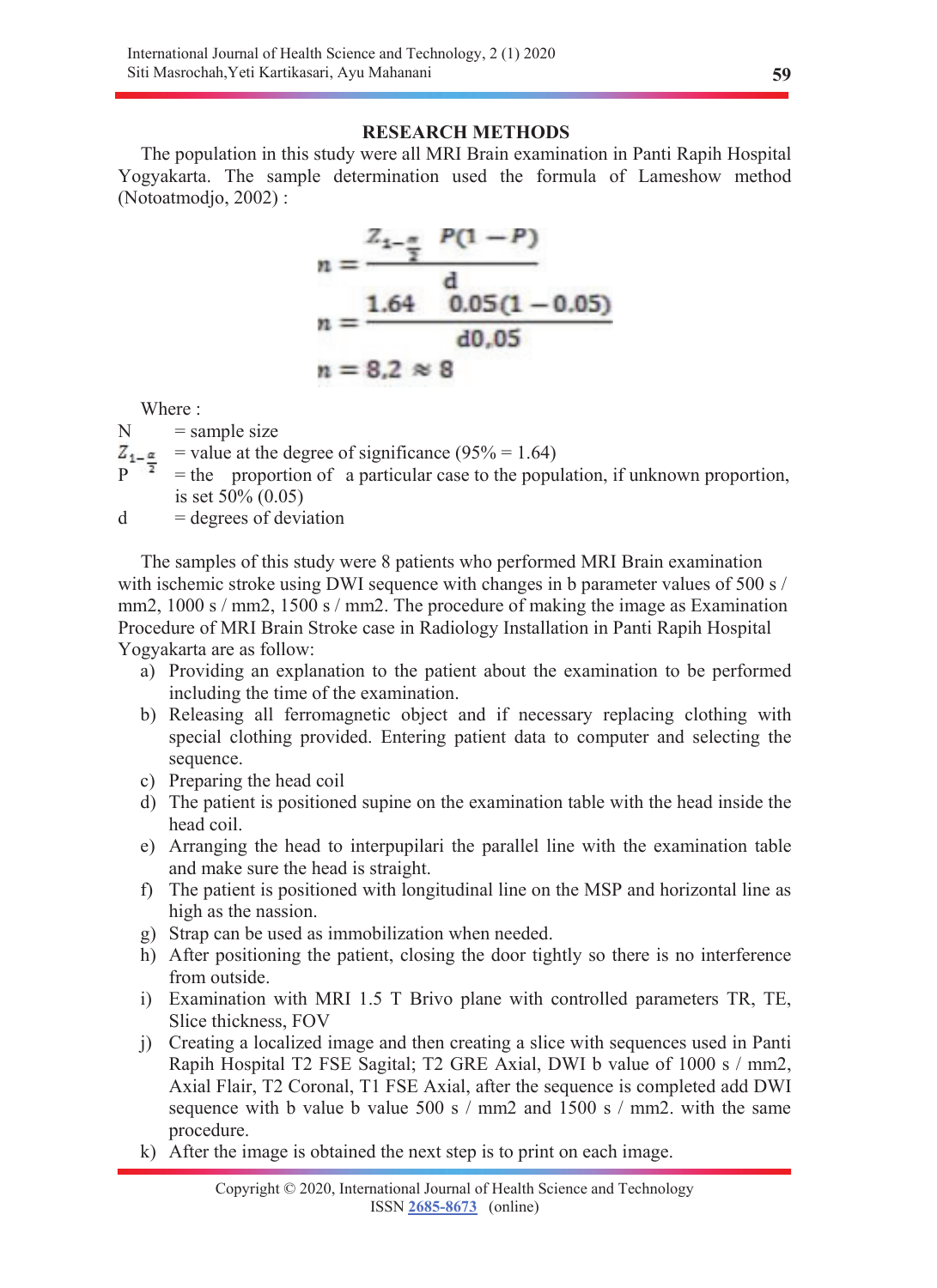Imaging Procedure was performed by three radiology specialists requested to examine the image of MRI Brain Stroke case that has been printed in the film with no description of either the identity of the patient or the parameters used and only given the image series code.

Assessment of radiology specialist for image information is done by giving a check mark (v) on the questionnaire provided in accordance with the instructions. The questionnaire contains an assessment of anatomical image information. Then the questionnaire results in the form of numbers to be processed using SPSS applications.

Data from questionnaires obtained from experimental results of three radiologist specialists on 8 patients with 3 variations of b value of 500 s / mm2, 1000 s / mm2, 1500 s / mm2. Data is processed and tested computerized using SPSS program. The results data of the reviewers in the questionnaire were conducted by Cohern's Kappa Test as the subjective consultant's consultant parameter. The value of Kappa according to Wadhiarso (2006) the value of relativity level among rater into four categories, among others:

- 1) Kappa  $\leq 0.4$  = bad
- 2) Kappa  $0.4 0.60 =$  enough
- 3) Kappa  $0.61 0.75 = \text{good}$
- 4) Kappa >  $0.75 1$  = very good

Data from questionnaire results by observer (radiology specialist) obtained from the result of comparison of three variations of b value of sequence sequence Diffusion Weighted Image (DWI) on MRI Brain stroke case is ordinal. To determine the optimal b value to produce the Brain MRI image on the axial slice in the case of stroke, the researchers used the Friedman test.

In this analysis, the level of confidence (level of significance) with value  $= 0.05$ . Ho is rejected if p value  $\leq 0.05$ , which means there is a difference between image information MRI Brain piece axial sequence Diffusion

Weighted Image (DWI) and variation b value in case of Ischemic stroke**.**

#### **RESULTS AND DISCUSSION**

a. Description of Sample Characteristics

| <b>Table 1.</b> Sample Description by Sex |        |                    |  |
|-------------------------------------------|--------|--------------------|--|
| <b>Sex</b>                                | Amount | Percentage $(\% )$ |  |
| Male                                      |        | 62.50%             |  |
| Female                                    |        | 37.50%             |  |
| Total                                     |        | $100\%$            |  |

Based on the table, it is known that this study used 8 ischemic stroke patients with males percentage of 62.5% and females 37.5%

| <b>Table 2.</b> Sample Description By Age |        |                    |  |
|-------------------------------------------|--------|--------------------|--|
| Age                                       | Amount | Percentage $(\% )$ |  |
| $40-50$ year                              |        | 37.50%             |  |
| $51-60$ year                              |        | 62.50%             |  |
| Total                                     |        | $100\%$            |  |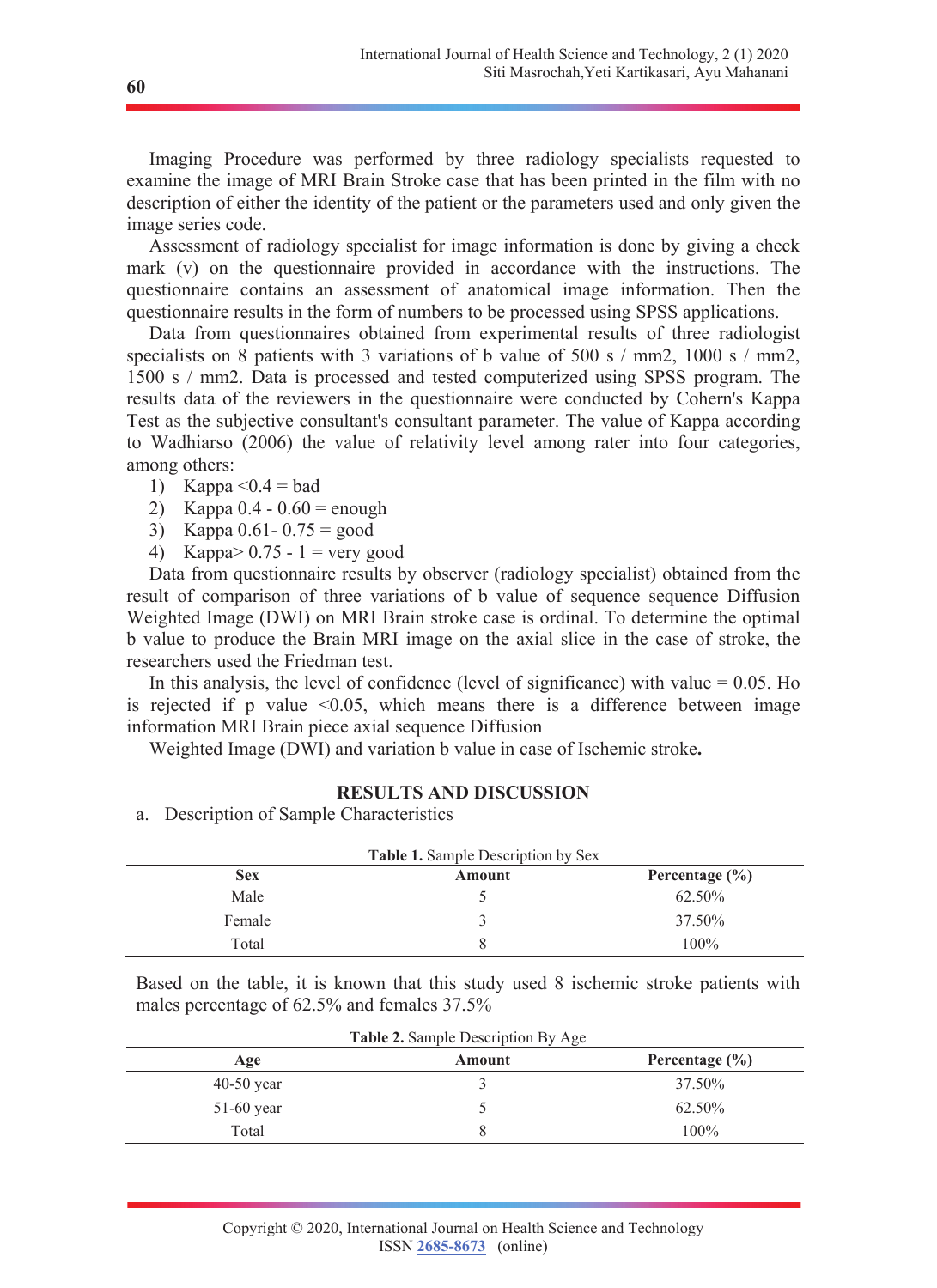Based on the table, this study used ischemic stroke patients as 8 people with age range

| Weight     | Amount | Percentage $(\% )$ |
|------------|--------|--------------------|
| 50-60 $kg$ |        | 25%                |
| $61-70$ kg |        | 37.50%             |
| $71-80$ kg |        | 37.50%             |
| Total      |        | 100%               |

Based on the data, this study used 8 ischemic stroke patients with weight ranges from 50-60 kg by 25%, 61-70 kg by 37.5% and 71-80 kg by 37.5%. Each result of the image of the patient produced 3 images on axial plane of DWI sequences with 3 variations of b value value, one of the image results of the variation b value to be judged by the respondent :



**Figure 1.** MRI image Brain axial plane on the thalamus (a)  $500 \text{ s/mm}^2$  (b)  $1000 \text{ s/mm}^2$  (c)  $1500 \text{ s/mm}^2$ 

From these results, it was, then, conducted an assessment by 3 respondents. The research respondents were radiology specialists who had the ability the expertise in the field of MRI more than 5 years. The respondent characteristics in this research are as follow:

| Respondent     | <b>Working experience</b> | <b>Position</b> |
|----------------|---------------------------|-----------------|
|                | 11 years                  | Radiologist     |
|                |                           | Specialist      |
| $\overline{2}$ | 9 years                   | Radiologist     |
|                |                           | Specialist      |
|                | 8 years                   | Radiologist     |
|                |                           | Specialist      |

Respondents filled out the questionnaire in the form of checklist consisting of anatomical characteristics on the image result of each variation of value b value. Six anatomical criteria in this study were Cortex Cerebri, Basal Ganglia, Thalamus, Pons, Cerebellum, Infarcts (limit). The respondent then analyzed the questionnaire by using scoring scores (score  $1 =$  less clear,  $2 =$  clear enough,  $3 =$  clear).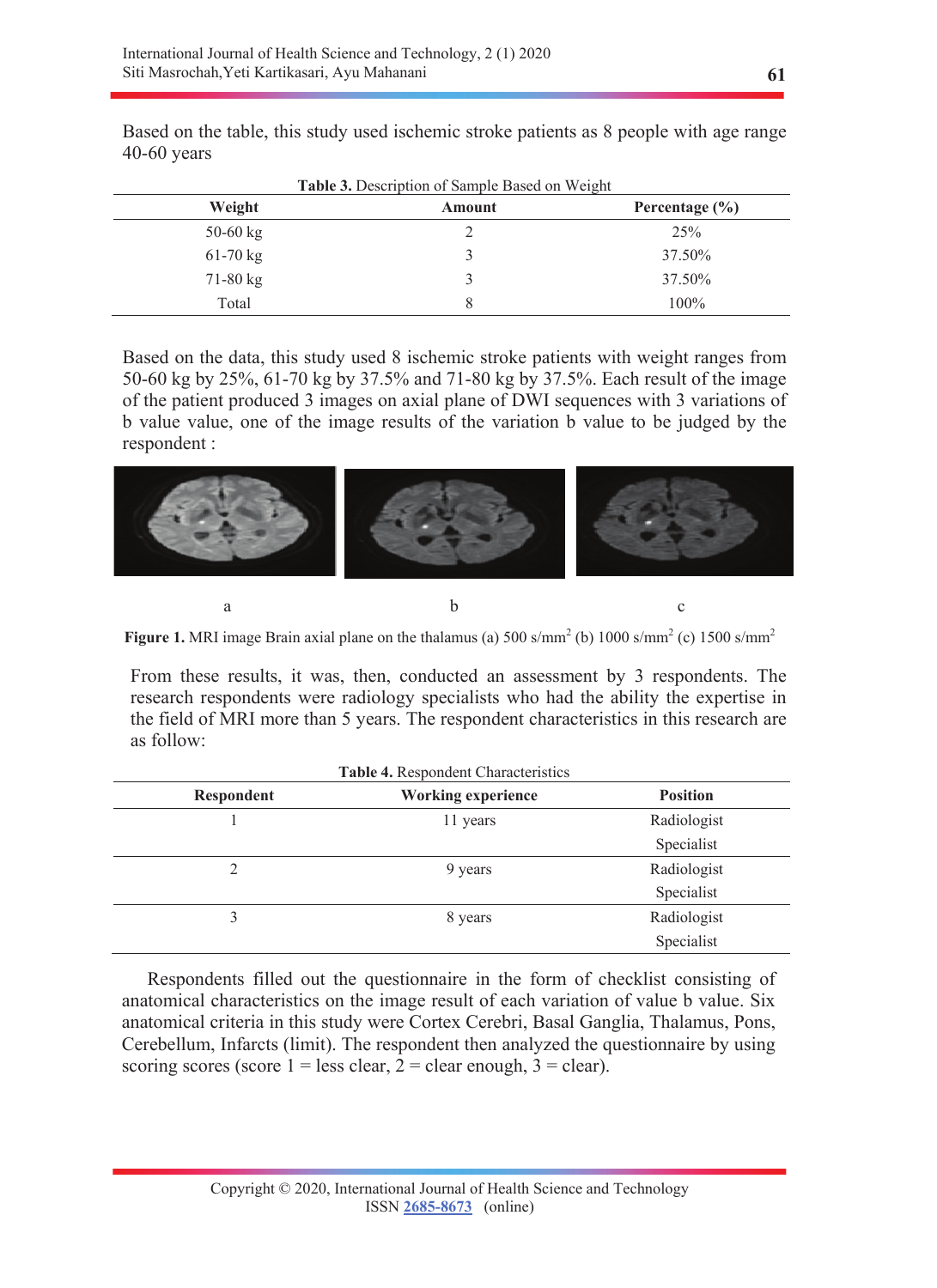



- (1) Cortex Cerebri, (2) Basal Ganglia, (3) Thalamus, (4) Pons, (5) Cerebellum, (6) Infarction
- b. The differences between Image of MRI Brain Information and variation of b value of Sequence of Diffusion Weighted Image (DWI) in Ischemic Stroke patients.

Respondents Conformity Test Results

The result of the research was analyzed using statistic test namely SPSS 23 that is Cohen's Kappa test to identify the objectivity between respondents (respondent 1 with respondent 2, respondent 1 with respondent 3, and respondent 2 with respondent 3).

The results of questionnaires from three respondents were analyzed by using Cohen's Kappa test to determine the level of agreement of the objectivity of the three respondents to the study. Cohen's Kappa test tested on every variation. The statistical test results of Cohen's Kappa :

| <b>Table 5. Cohen's Kappa Test Respondents</b> |                      |           |               |
|------------------------------------------------|----------------------|-----------|---------------|
| <b>b</b> value                                 | Level of objectivity |           |               |
|                                                | $R1$ and $R2$        | R1 and R3 | $R2$ and $R3$ |
| 500 s/mm <sup>2</sup>                          | 0.762                | 0.813     | 0.677         |
| $1000$ s/mm <sup>2</sup>                       | 0.659                | 0.744     | 0.719         |
| $1500$ s/mm <sup>2</sup>                       | 0.447                | 0.556     | 0.551         |

According to Wadhiarso (2006), the value of Kappa in relativity level among rater is divided into four categories :

- 1. Kappa  $\leq 0.4$  = poor
- 2. Kappa 0.4 0.60 = moderate
- 3. Kappa  $0.61 0.75 = \text{good}$
- 4. Kappa $> 0.75 1 =$  very good

Based on statistical test of Cohen's Kappa, there were three respondents in assessing the image of MRI Brain Axial pieces who had moderate until very good value. Therefore, it could be considered as one of the most experienced respondents in their field (11 years of service). Then after the Cohen's Kappa statistic test, the Friedman test was used to determine the difference of variation b value of one of the respondents who have been tested Cohen's Kappa.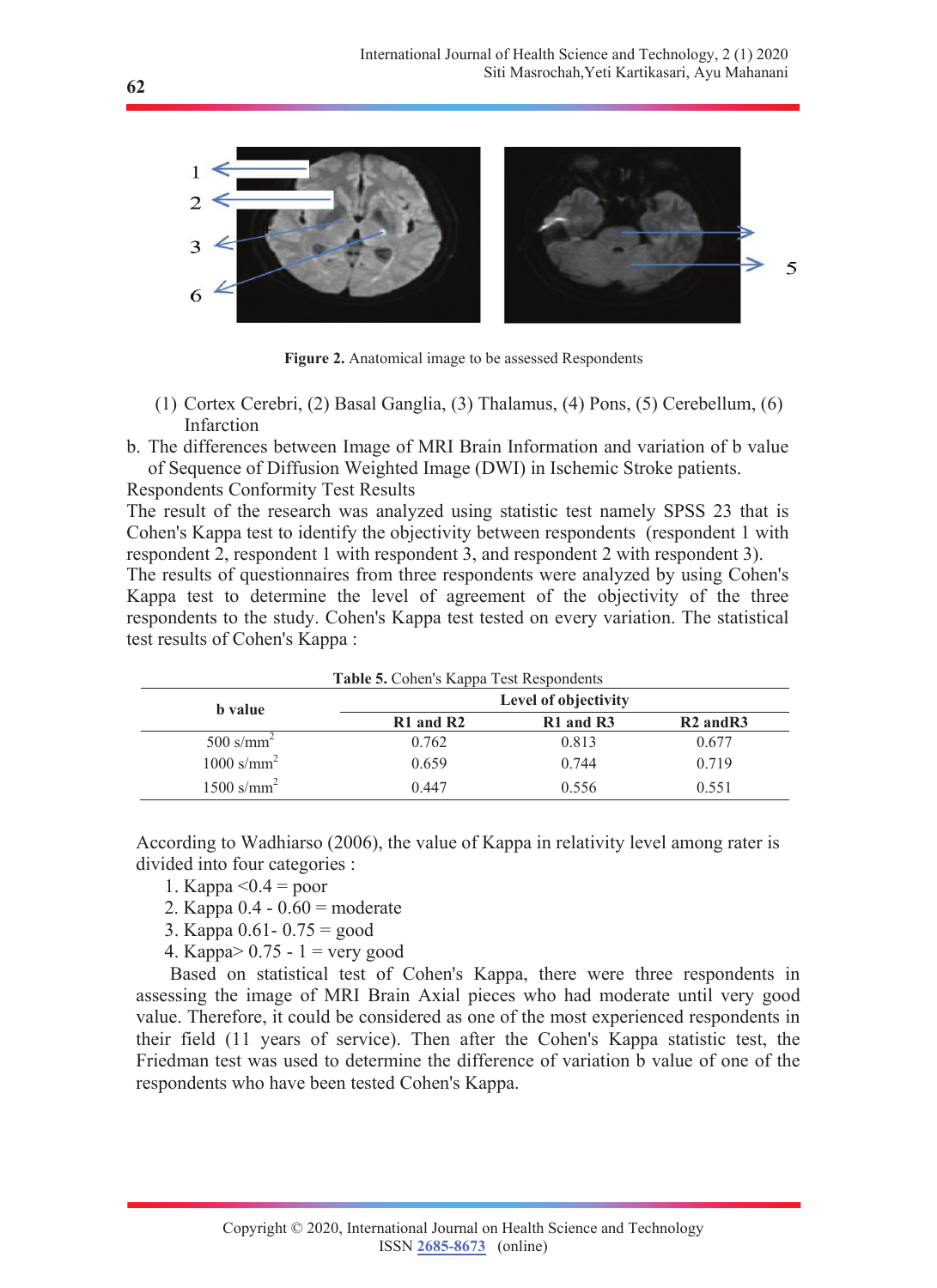|                | Variation b value       |                          |                          |  |
|----------------|-------------------------|--------------------------|--------------------------|--|
| Organ          | $500$ s/mm <sup>2</sup> | $1000$ s/mm <sup>2</sup> | $1500$ s/mm <sup>2</sup> |  |
| Cortex         | 18                      | 20                       | 22                       |  |
| Cerebri        |                         |                          |                          |  |
| Basal Ganglia  | 16                      | 17                       | 24                       |  |
| Thalamus       | 19                      | 20                       | 21                       |  |
| Pons           | 21                      | 22                       | 24                       |  |
| Cerebellum     | 18                      | 20                       | 23                       |  |
| Infark (batas) | 16                      | 18                       | 24                       |  |

**Table 6.** Recapitulation of Respondent Questionnaire Value 1 on Image Information with Variation b Value

Based on the above table, it can be concluded that the increase in the value of b value is followed by the increase in values on the 6 criteria of anatomy such as Cortex Cerebri, Basal Ganglia, Thalamus, Pons, Cerebellum, and Infarct (limits). Data from respondent 1 were tested by Friedman Statistical Test to investigate the difference between variation of b value and image information of MRI Brain piece axial. The results of the Friedman test on each variation are as follows:

**Table 7.** Friedman Test Results for whole organs in each variation

| <b>B</b> value           | <b>Mean Rank</b> | significance | Meaning   |  |
|--------------------------|------------------|--------------|-----------|--|
| $500$ s/mm <sup>2</sup>  | .67              |              | Different |  |
| $1000$ s/mm <sup>2</sup> | .76              |              | Different |  |
| $1500 \text{ s/mm}^2$    | 2.57             |              | Different |  |

From the results of Friedman test, for the whole organs on each variation of b value was significance =  $0.00$  (p < 0.05) which means there was a difference between each variation for the whole organ. Based on the mean rank result, the highest value was the value of 1500 s / mm2 with mean rank 2.57, the second rank was the value of 1000 s / mm2 with mean rank 1.76 and third rank was at 500 s / mm2 with mean rank 1.67. Based on the mean rank value, based on Friedman test, the best outcome picture of the whole organ was value b of 1500 s / mm2 and the lowest result was on variation b value 500 s / mm2. The Friedman test on the whole organs aimed to identify the difference variation of value b value of image information on each organ of the axial pieces head. The results of Friedman's Test on each organ are as follow:

| <b>Table 8.</b> Result of Friedman Test Significance Variation of b value on every organ of MRI Brain |
|-------------------------------------------------------------------------------------------------------|
|-------------------------------------------------------------------------------------------------------|

| Organ         | <b>Variation b value</b> | P value | <b>Meaning</b> |
|---------------|--------------------------|---------|----------------|
| Cortex        | 500 s/mm <sup>2</sup>    | 0.156   | No Difference  |
| Cerebri       | $1000$ s/mm <sup>2</sup> |         |                |
|               | $1500$ s/mm <sup>2</sup> |         |                |
| Basal Ganglia | 500 s/mm <sup>2</sup>    | 0.021   | No Difference  |
|               | $1000$ s/mm <sup>2</sup> |         |                |
|               | $1500$ s/mm <sup>2</sup> |         |                |
| Thalamus      | 500 s/mm <sup>2</sup>    | 0.093   | No Difference  |
|               | $1000$ s/mm <sup>2</sup> |         |                |
|               | $1500$ s/mm <sup>2</sup> |         |                |
| Pons          | 500 s/mm <sup>2</sup>    | 0.115   | No Difference  |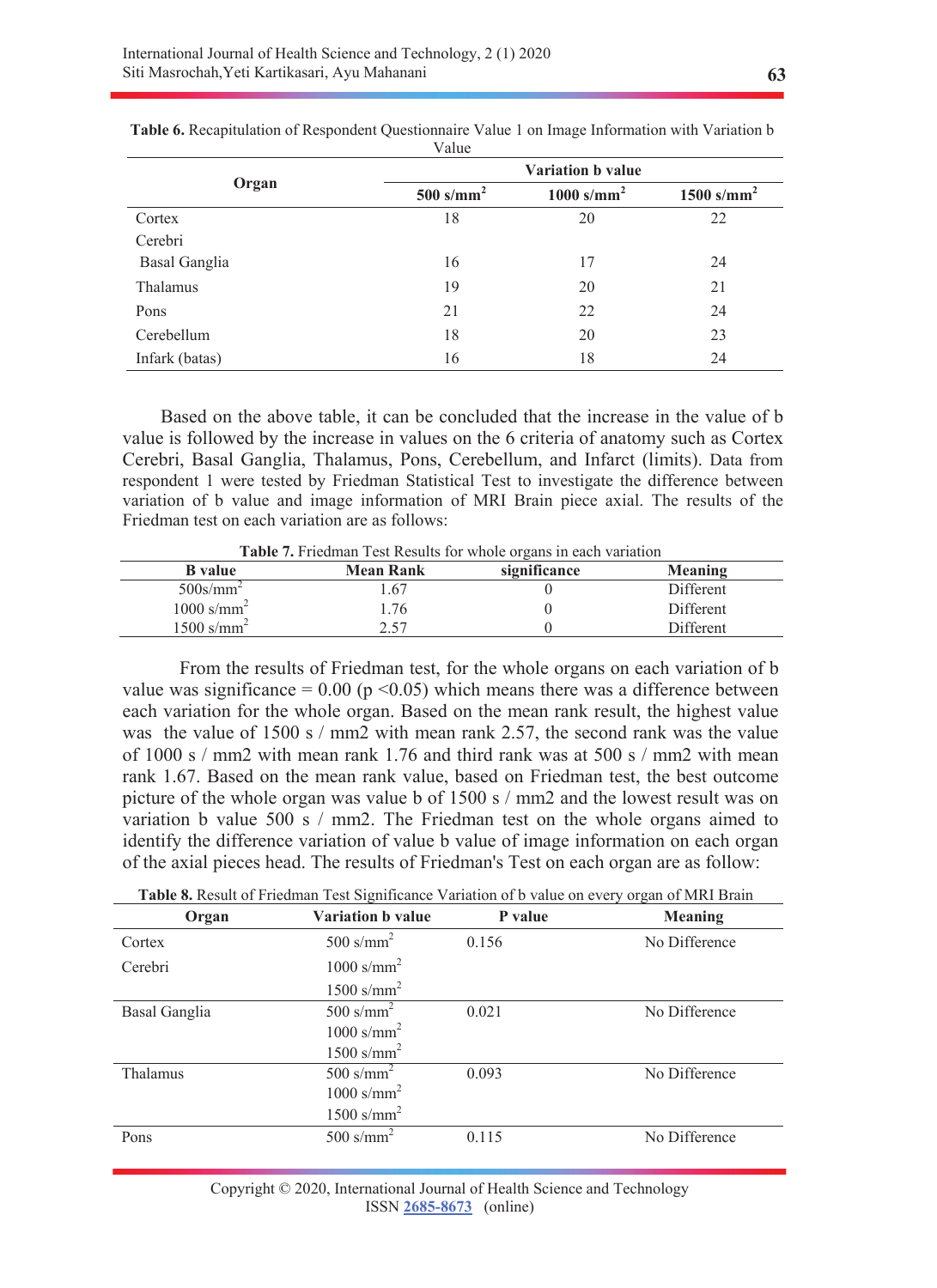|            | $1000$ s/mm <sup>2</sup><br>$1500$ s/mm <sup>2</sup> |       |               |
|------------|------------------------------------------------------|-------|---------------|
| Cerebellum | 500 s/mm <sup>2</sup>                                | 0.002 | No Difference |
|            | $1000$ s/mm <sup>2</sup>                             |       |               |
|            | $1500$ s/mm <sup>2</sup>                             |       |               |
| Infark     | $500$ s/mm <sup>2</sup>                              | 0.001 | No Difference |

Based on the table, the results of significance from Friedman test found that in Cortex cerebri organ, Thalamus and Pons obtained no difference in MRI Brain image information, whereas in organ Basal Ganglia, there was a difference in MRI brain image between Cerebellum and edge of the infarct.

**Table 9.** Result of Mean Rank Test Friedman variation b value on every organ MRI Brain

| Organ                | Variation of p           | <b>Mean Rank value</b> |
|----------------------|--------------------------|------------------------|
| Cortex Cerebri       | 500 s/mm <sup>2</sup>    | 1.56                   |
|                      | $1000$ s/mm <sup>2</sup> | 2.13                   |
|                      | 1500 s/mm <sup>2</sup>   | 2.32                   |
| <b>Basal Ganglia</b> | 500 s/mm <sup>2</sup>    | 1.56                   |
|                      | $1000$ s/mm <sup>2</sup> | 1.75                   |
|                      | $1500$ s/mm <sup>2</sup> | 2.69                   |
| Thalamus             | 500 s/mm <sup>2</sup>    | 1.5                    |
|                      | $1000$ s/mm <sup>2</sup> | 2.06                   |
|                      | $1500$ s/mm <sup>2</sup> | 2.44                   |
| Pons                 | $500$ s/mm <sup>2</sup>  | 1.56                   |
|                      | $1000$ s/mm <sup>2</sup> | 2.13                   |
|                      | 1500 s/mm <sup>2</sup>   | 2.31                   |
| Cerebellum           | 500 s/mm <sup>2</sup>    | 1.56                   |
|                      | $1000$ s/mm <sup>2</sup> | 1.56                   |
|                      | $1500$ s/mm <sup>2</sup> | 2.88                   |
| Infark (batas)       | 500 s/mm <sup>2</sup>    | 1.44                   |
|                      | $1000$ s/mm <sup>2</sup> | 1.63                   |
|                      | $1500$ s/mm <sup>2</sup> | 2.94                   |

# **The result of MRI Brain Image in Axial Sequence Diffusion Weighted Image (DWI) with Variation b Value On Ischemic Stroke Case**

Friedman test is to determine difference in each variable. In Friedman test of the whole organ on each variation of value of b value is  $p \leq 0.05$  that Ha accepted means there is difference in each variation of value of b value in whole organ. Then tested Friedman In each anatomical organ for Cortex Cerebri, Thalamus and Pons p > 0.05 value is Ho accepted means there is no difference in anatomical image information on b value variation, whereas for organ Basal Ganglia, Cerebellum, Infarct (limit) p value <0.05 ie Ha accepted means there is a difference in anatomical image information on the variation of b value. The difference is due to the selection of b values that affect the intensity of the diffusion signal. According to Pereira (2002), the selection of b value parameters will affect signal intensity and diffusion sensitivity.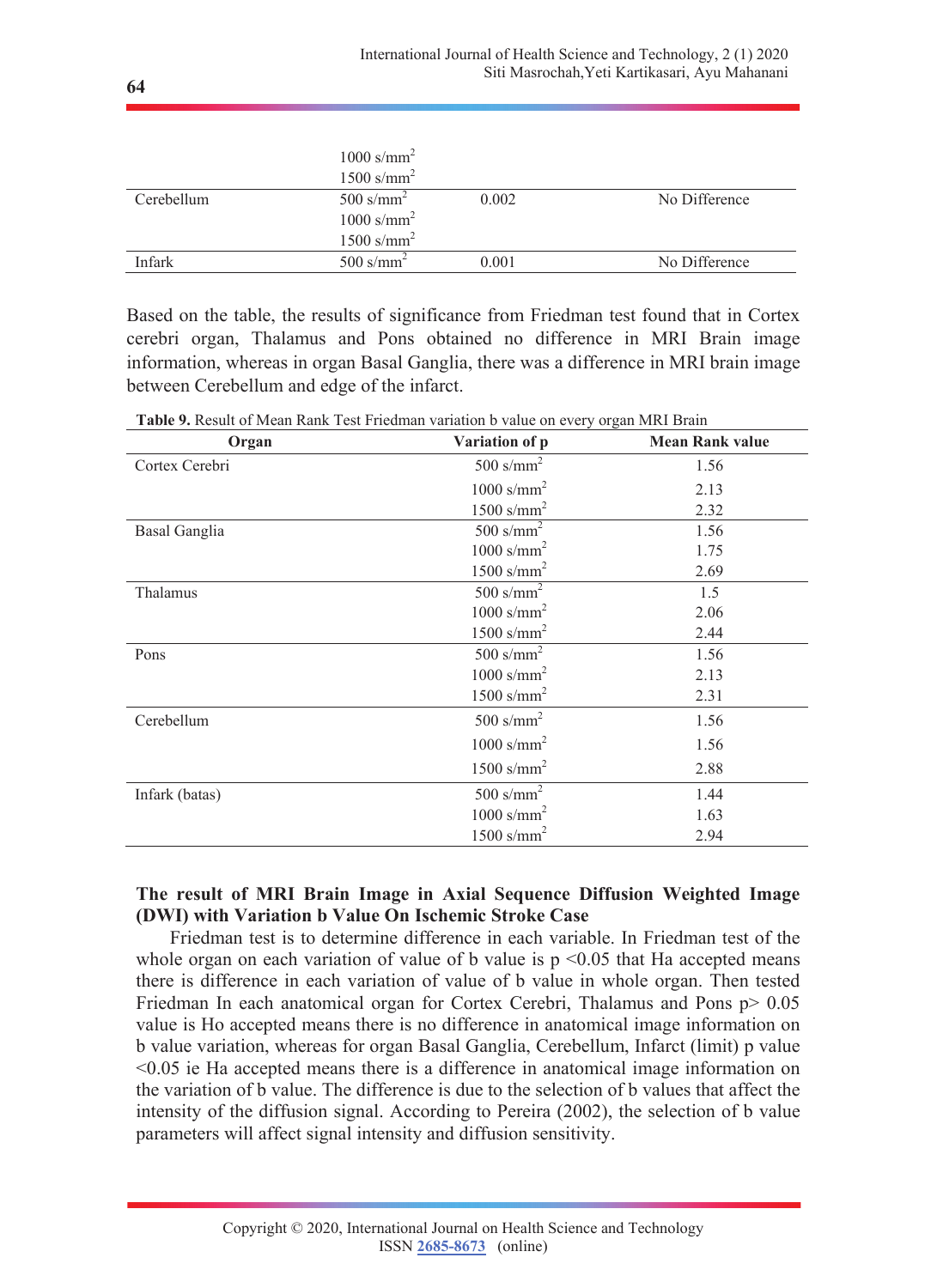# **The optimal value of b value to show Image Information of MRI Brain Axial plane Sequence Diffusion Weighted Image (DWI) with Variation b Value On Ischemic Stroke Case.**

Based on the results of Friedman test, the highest mean rank result is the value of 1500 s / mm2 with mean rank 2.57, the second rank is the value of 1000 s / mm2 with mean rank 1.76 and third rank is the value of 500 s  $/$  mm2 with mean rank 1.67. whereas, the best result outcome based on Friedman test is b value 1500 s / mm2 and the lowest result is on variation b value 500 s / mm2.

The differences Intensity of diffusion signal on MRI image Brain in axial plane of DWI sequence are caused by the influence of selection of b value in intensity of diffusion signal. This is in accordance with the theory that the selection of b value will affect the intensity of the diffusion signal and the diffusion sensitivity (Pereira, et al, 2002). Diffusion sensitivity is the ability to distinguish diffusion abnormalities in brain tissue (ex in brain tissue infarcted). If the intensity of the diffusion signal gets stronger, the image results in the diffusion of normal brain tissue will appear darker and the limited diffusion brain tissue will appear bright on the image. The higher the value, the stronger the intensity of the diffusion signal and the diffusion sensitivity will increase. If the b value is higher, the image result in normal brain tissue will be darker (Westbrook, 2014).

From the result of research , it is concluded that the best diffusion signal intensity is at b value 1500 s / mm2 and the lowest intensity of diffusion signal is at b value 500 s / mm2. Because of the higher b value, the diffusion gradient gets stronger so that the diffusion signal intensity will get better and the diffusion sensitivity also increases and the other way. To obtain good image information on the organ of Basal Ganglia, Cerebellum, the border of infarct can use b value 1500s / mm2, and if there are abnormalities in Cortex Cerebri, Thalamus, and Pons organ can use variations of 500 s / mm2, 1000 s / mm2, 1500 s / mm2. In Cortex Cerebri, the mean rank for the variation of 1500 s / mm2 is 2.31, the second spread on b value of 1000 s / mm2 is 2.13, while for the variation of 500 s / mm2 has the mean value of 1.56. The significance of b value variation on each organ of Cortex Cerebrii is 0.156 which means there is no difference of each variation of b value on organ of Cortex Cerebrii, because in cortex cerebri consist of gray matter structure so that on variation b value 500 s / mm2, 1000 s / mm2, and 1500 s / mm2 will produce the same image (Delano, et al, 2000).



Figure 3. MRI image Brain axial plane on cortex cerebri, (a) 500 s/mm<sup>2</sup> (b) 1000 s/mm<sup>2</sup> (c) 1500  $s/mm^2$ 

At Basal Ganglia the Significance is 0.021 which means there is a difference of each variation of b value on the organ of Basal Ganglia. The higher the selection of b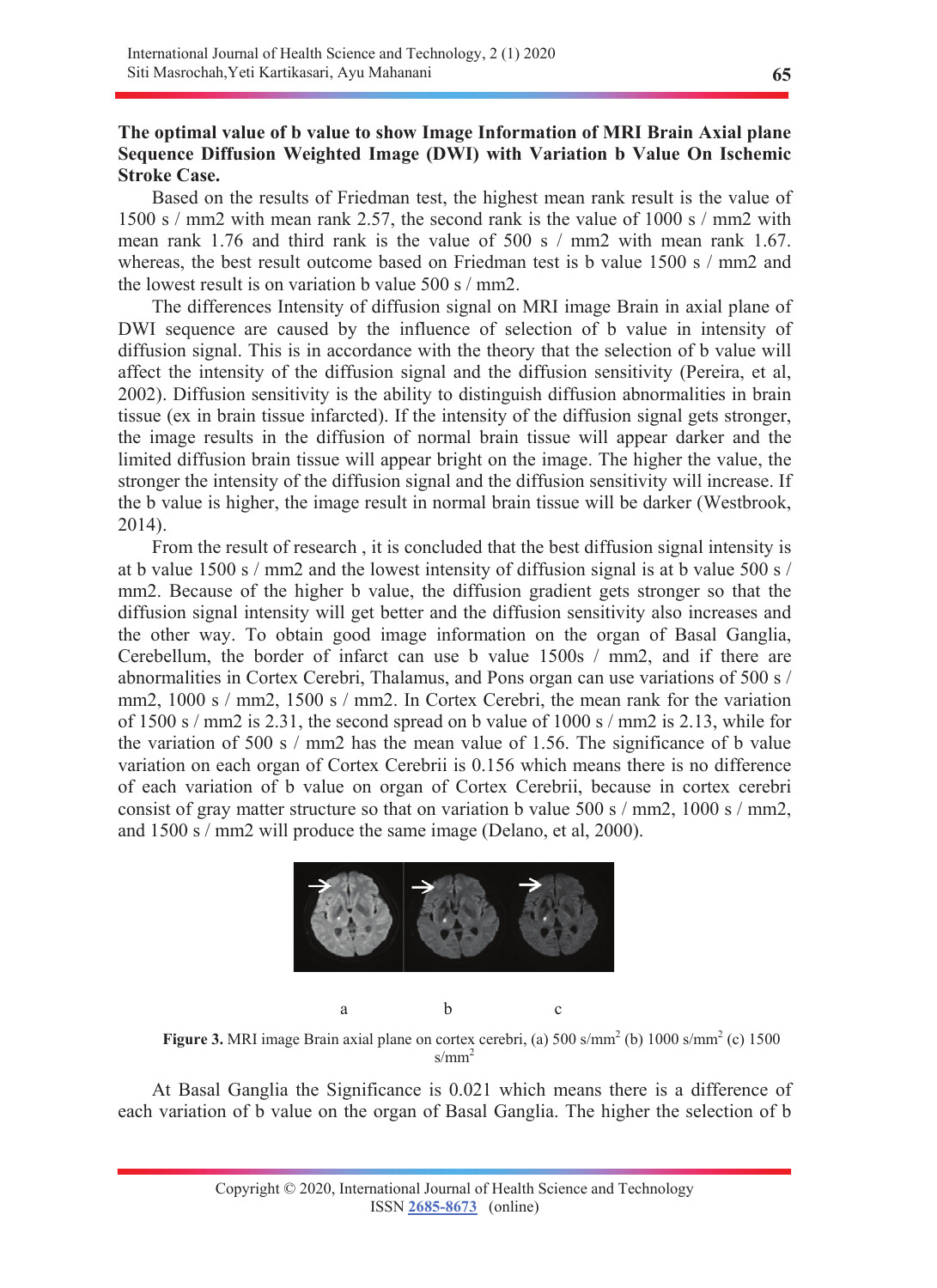values the contrast will increase and the resulting hypointens image (Delano, et al, 2000)



**Figure 4.** MRI image Brain axial plane the basal ganglia (a) 500 s/mm<sup>2</sup> (b) 1000 s/mm<sup>2</sup> (c) 1500 s/mm<sup>2</sup>

In Thalamus the Significance is 0.093 which means there is no difference of each variation of b value on the thalamus organ, because in the thalamus consists of gray matter structure and has many thalamic nucleus so that the selection of b value of 500 s / mm2, 1000 s / mm2, and 1500 s/mm2 will produce the same image (Joshi, 2016).



**Figure 5.** MRI image Brain axial plane on the cerebellum (a)  $500 \text{ s/mm}^2$  (b)  $1000 \text{ s/mm}^2$  (c)  $1500 \text{ s/mm}^2$ 

In Infark (limit) the Significance is 0.001 which means there is a difference of each variation of b value in infarct organs (limit). If the selection of b values is igh, the contrast will increase and the resulting image of hypergens (Westbrook, 2014)





In Pons the Significance is 0.115 which means there is no difference in each variation of b value in pons organ, because the pons organ contains an important nervous system such as myelin axon in large quantities that serves to channel the impulse to the brain so that the selection of b value 500 s / mm2, 1000 s / mm2, and 1500 s / mm2 will produce the same image (Johansen, Timooty, 2009).